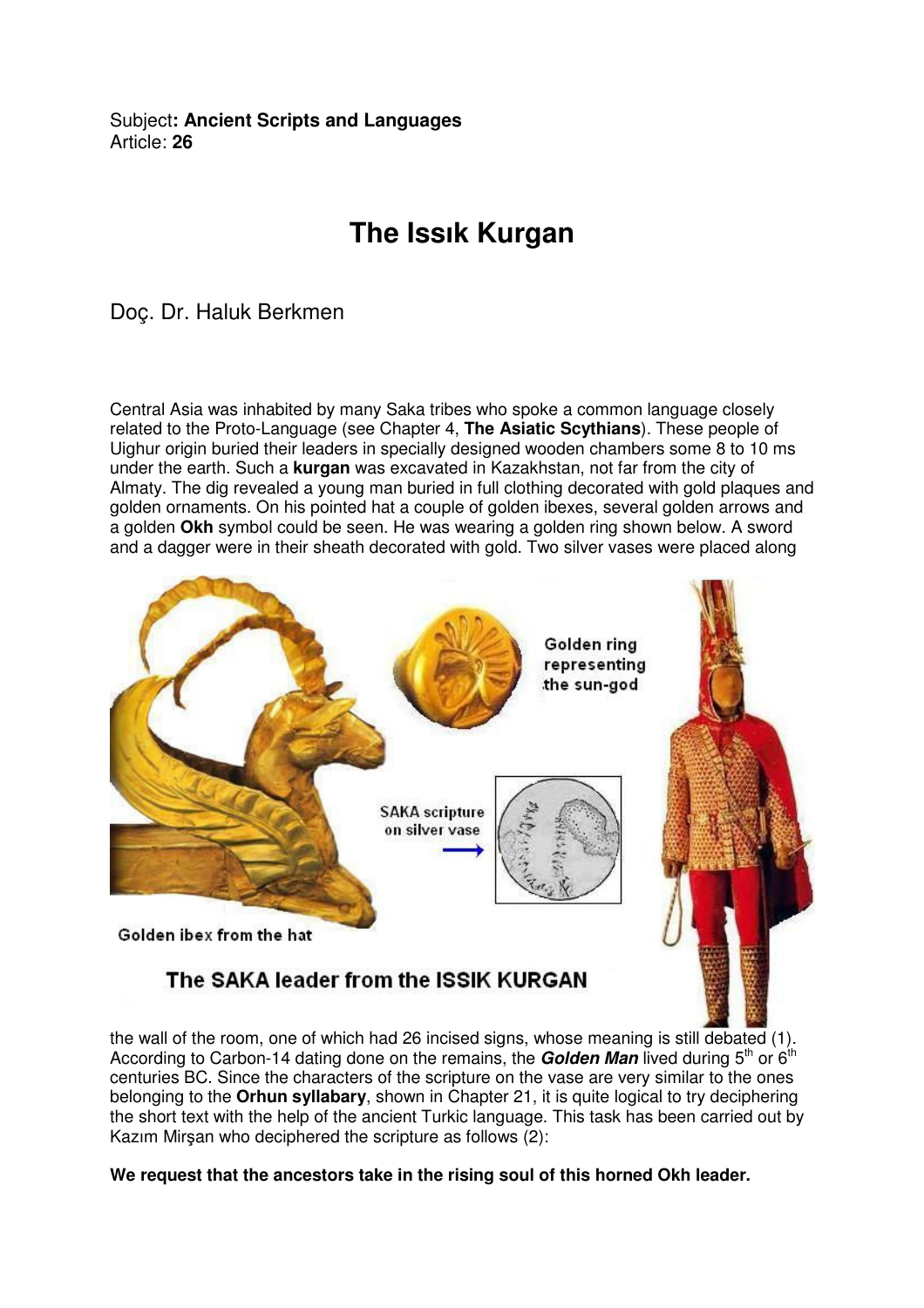These words tell us that the Saka people venerated their ancestors and considered their leader as an incarnation of the solar deity. We reach such a conclusion from the figure on his ring, which is representing the sun, the couple of ibexes as well as the arrows on his hat. The reason for these symbolic objects being made out of gold is that gold, with its yellow color has been the preferred metal of sun-worshiping cultures.

It was believed by the ancient Asiatic cultures that their ancestors as well as the sky-god Tengri resided in a mystical or mythical realm of the sky. This belief is found in many cultures that spread from Asia (see Chapter 8, **The double-edged ax**). The shaman was responsible for making a mystic contact with the sky-god and in order to perform a spiritual flight towards the sky he clad in birdlike clothes and wear a headdress made out of bird feathers. Pictures of Central Asiatic shamans as well as a shaman dress can be seen below. The strings and ropes hanging from the dress represent the feathers of the bird.



Shamans from the Central Asiatic Tuva republic

A shaman dress

The drum is the main instrument of the shaman whose vibrating sound helps the shaman to enter a state of heightened awareness, which is a kind of ecstatic trance. A shaman is able to perceive spirits and gain special knowledge of the supernatural realm. Nevill Drury who wrote a book on Shamanism says (3):

## **A shaman is ever alert to the intrinsic perils of human existence, of the magical forces which lie waiting to trap the unwary, or which give rise to disease, famine or misfortune. But the shaman also takes the role of an active intermediary – a negotiator in both directions.**

Shamanism was the ancient religion of the **Okh** people. Their symbols can still be found on different objects. On the third picture from the left above we see the Okh symbol which ornate the cushions on the floor (see Chapter 8).

Asiatic tribes who migrated to North, Central and South America carried their shamanistic culture and used it for venturing among spirits and obtaining information necessary to the benefit of their society. This is why the leader of the tribe, who is responsible for the future existence and wellbeing of the tribe, wears a shamanic headdress made out of bird feathers. Observe the clear similarity between the dress of the shaman (above) and the drawing made some 500 years ago by a North-American so called 'Indian' on the object shown below (4). Washakie (1808-1900) the Shoshone tribe leader in his official attire is on the right.